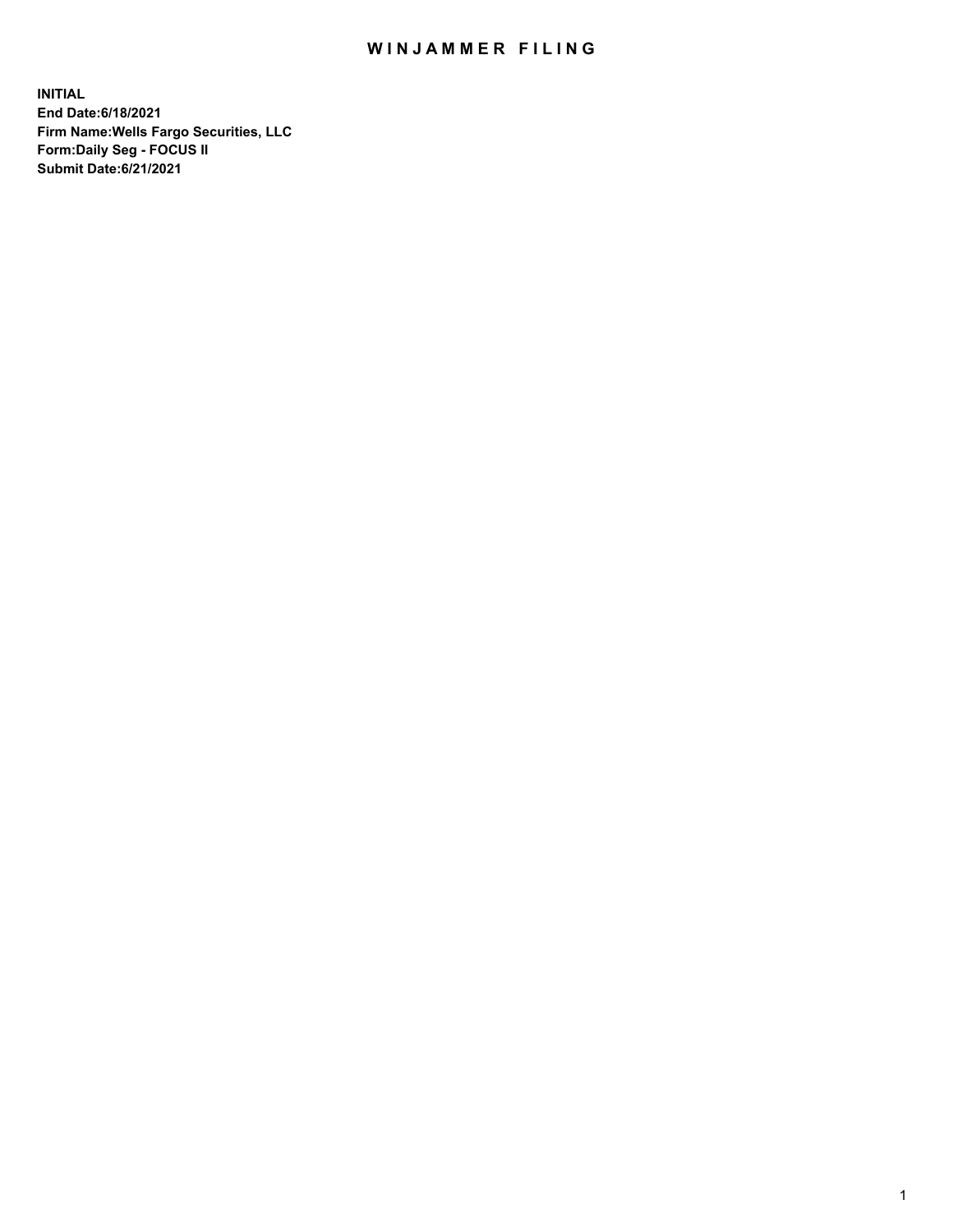**INITIAL End Date:6/18/2021 Firm Name:Wells Fargo Securities, LLC Form:Daily Seg - FOCUS II Submit Date:6/21/2021 Daily Segregation - Cover Page**

| Name of Company                                                                                                                                                                                                                                                                                                               | <b>Wells Fargo Securities LLC</b>                          |
|-------------------------------------------------------------------------------------------------------------------------------------------------------------------------------------------------------------------------------------------------------------------------------------------------------------------------------|------------------------------------------------------------|
| <b>Contact Name</b>                                                                                                                                                                                                                                                                                                           | <b>James Gnall</b>                                         |
| <b>Contact Phone Number</b>                                                                                                                                                                                                                                                                                                   | 917-699-6822                                               |
| <b>Contact Email Address</b>                                                                                                                                                                                                                                                                                                  | james.w.gnall@wellsfargo.com                               |
| FCM's Customer Segregated Funds Residual Interest Target (choose one):<br>a. Minimum dollar amount: ; or<br>b. Minimum percentage of customer segregated funds required:% ; or<br>c. Dollar amount range between: and; or<br>d. Percentage range of customer segregated funds required between:% and%.                        | 270,000,000<br><u>0</u><br>0 <sub>0</sub><br>00            |
| FCM's Customer Secured Amount Funds Residual Interest Target (choose one):<br>a. Minimum dollar amount: ; or<br>b. Minimum percentage of customer secured funds required:%; or<br>c. Dollar amount range between: and; or<br>d. Percentage range of customer secured funds required between: % and %.                         | 40,000,000<br><u>0</u><br>0 <sub>0</sub><br>0 <sub>0</sub> |
| FCM's Cleared Swaps Customer Collateral Residual Interest Target (choose one):<br>a. Minimum dollar amount: ; or<br>b. Minimum percentage of cleared swaps customer collateral required:%; or<br>c. Dollar amount range between: and; or<br>d. Percentage range of cleared swaps customer collateral required between:% and%. | 375,000,000<br><u>0</u><br>00<br>00                        |

Attach supporting documents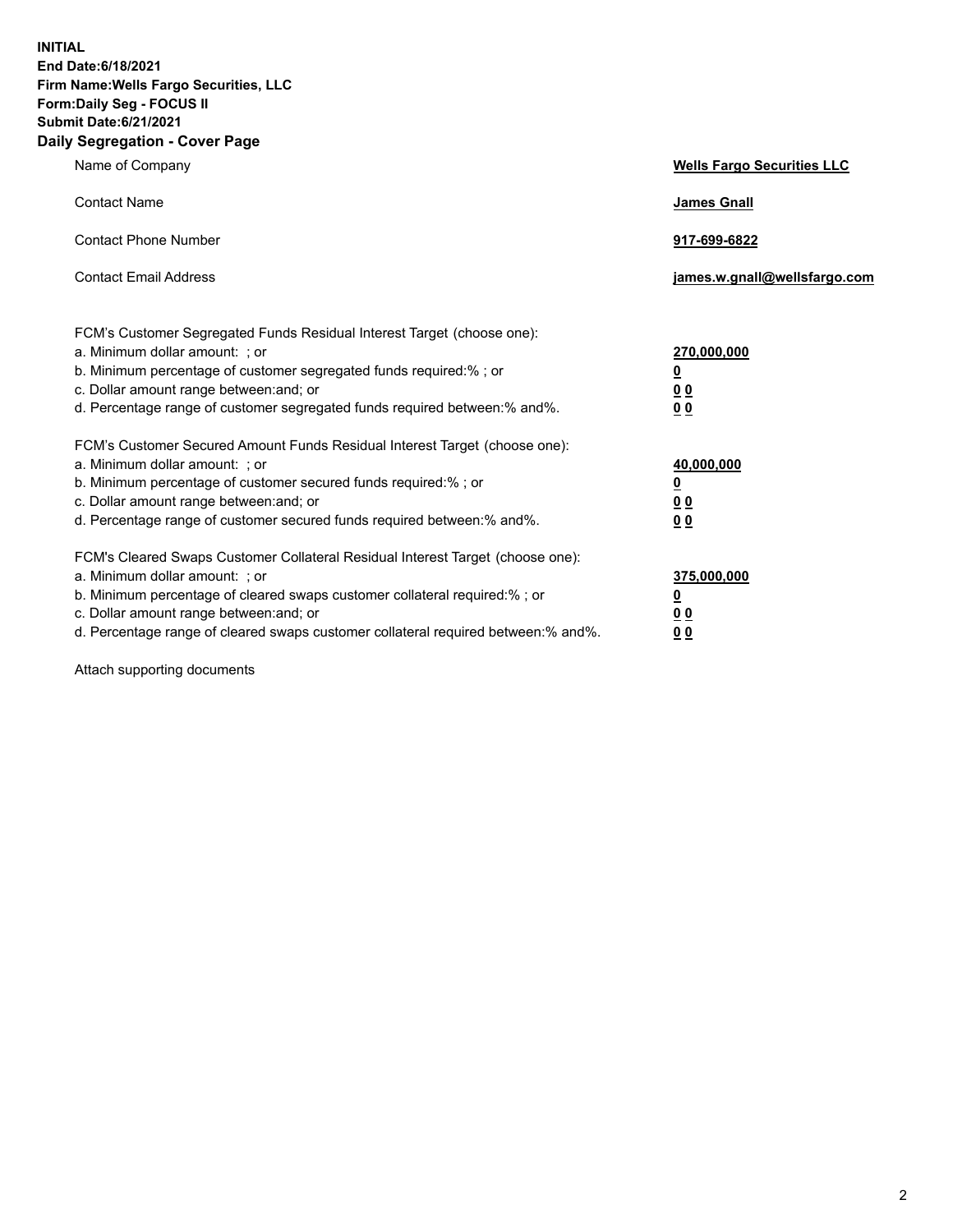**INITIAL End Date:6/18/2021 Firm Name:Wells Fargo Securities, LLC Form:Daily Seg - FOCUS II Submit Date:6/21/2021 Daily Segregation - Secured Amounts**

Foreign Futures and Foreign Options Secured Amounts Amount required to be set aside pursuant to law, rule or regulation of a foreign government or a rule of a self-regulatory organization authorized thereunder 1. Net ledger balance - Foreign Futures and Foreign Option Trading - All Customers A. Cash **221,844,104** [7315] B. Securities (at market) **218,945,020** [7317] 2. Net unrealized profit (loss) in open futures contracts traded on a foreign board of trade **-27,685,161** [7325] 3. Exchange traded options a. Market value of open option contracts purchased on a foreign board of trade **28** [7335] b. Market value of open contracts granted (sold) on a foreign board of trade **-16,355** [7337] 4. Net equity (deficit) (add lines 1. 2. and 3.) **413,087,636** [7345] 5. Account liquidating to a deficit and account with a debit balances - gross amount **30,439,614** [7351] Less: amount offset by customer owned securities **-30,438,810** [7352] **804** [7354] 6. Amount required to be set aside as the secured amount - Net Liquidating Equity Method (add lines 4 and 5) 7. Greater of amount required to be set aside pursuant to foreign jurisdiction (above) or line 6. FUNDS DEPOSITED IN SEPARATE REGULATION 30.7 ACCOUNTS 1. Cash in banks

- A. Banks located in the United States **66,224,795** [7500]
- B. Other banks qualified under Regulation 30.7 **40,907,220** [7520] **107,132,015**

2. Securities

- A. In safekeeping with banks located in the United States **115,596,910** [7540]
- B. In safekeeping with other banks qualified under Regulation 30.7 **0** [7560] **115,596,910** [7570]
- 3. Equities with registered futures commission merchants
	-
	-
	- C. Unrealized gain (loss) on open futures contracts **-21,822,033** [7600]
	- D. Value of long option contracts **28** [7610]
	-
- 4. Amounts held by clearing organizations of foreign boards of trade

## A. Cash **0** [7640]

- B. Securities **0** [7650]
- C. Amount due to (from) clearing organization daily variation **0** [7660]
- D. Value of long option contracts **0** [7670]
- E. Value of short option contracts **0** [7675] **0** [7680]
- 5. Amounts held by members of foreign boards of trade
	-
	-
	- C. Unrealized gain (loss) on open futures contracts **-8,240,422** [7720]
	- D. Value of long option contracts **0** [7730]
	- E. Value of short option contracts **0** [7735] **176,976,214** [7740]
- 6. Amounts with other depositories designated by a foreign board of trade **0** [7760]
- 7. Segregated funds on hand **0** [7765]
- 8. Total funds in separate section 30.7 accounts **543,354,379** [7770]
- 9. Excess (deficiency) Set Aside for Secured Amount (subtract line 7 Secured Statement Page 1 from Line 8)
- 10. Management Target Amount for Excess funds in separate section 30.7 accounts **40,000,000** [7780]
- 11. Excess (deficiency) funds in separate 30.7 accounts over (under) Management Target **90,265,939** [7785]

**0** [7305]

**413,088,440** [7355]

## **413,088,440** [7360]

[7530]

 A. Cash **57,134,843** [7580] B. Securities **108,352,757** [7590] E. Value of short option contracts **-16,355** [7615] **143,649,240** [7620]

 A. Cash **-29,909,887** [7700] B. Securities **215,126,523** [7710] **130,265,939** [7380]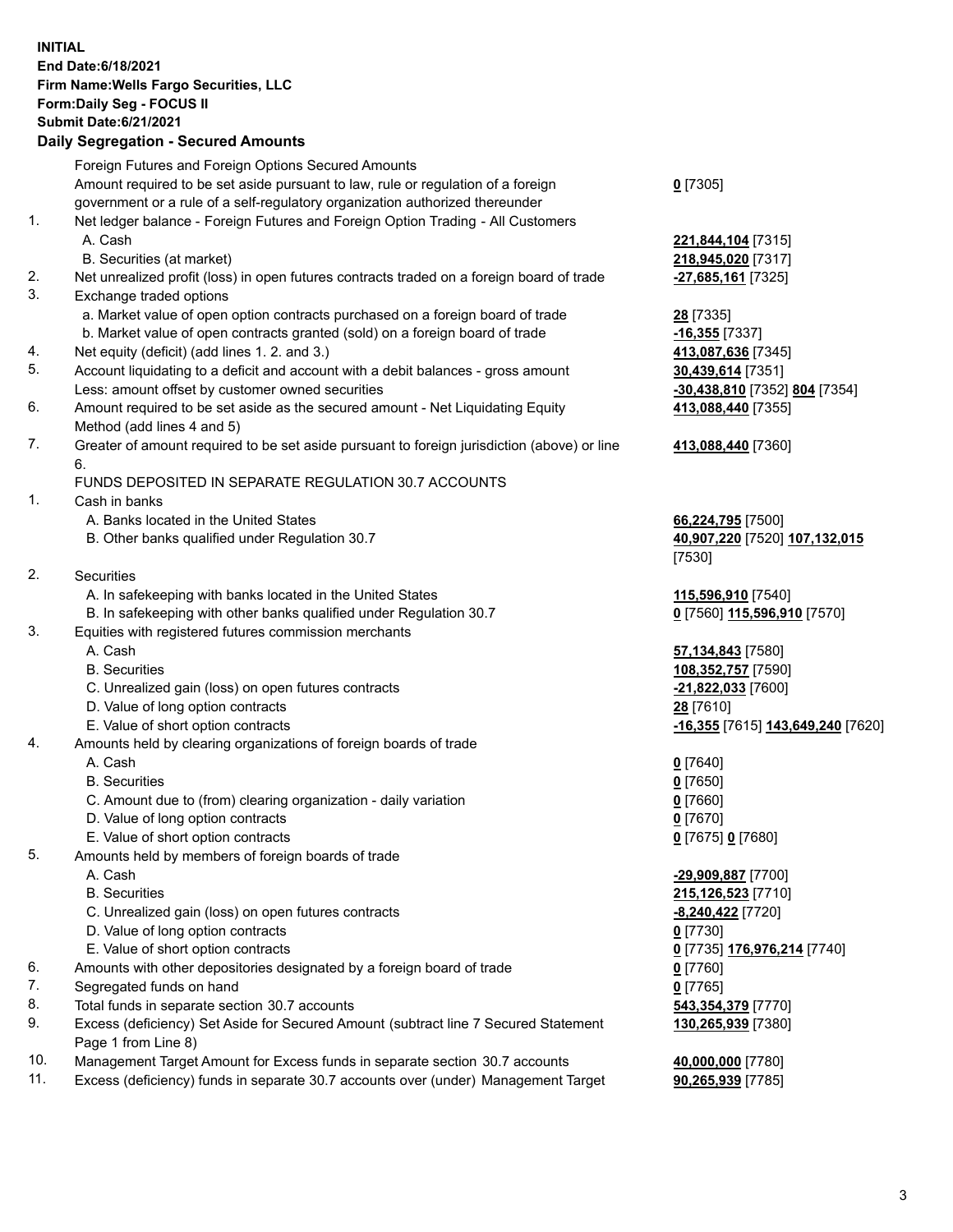**INITIAL End Date:6/18/2021 Firm Name:Wells Fargo Securities, LLC Form:Daily Seg - FOCUS II Submit Date:6/21/2021**

## **Daily Segregation - Segregation Statement**

SEGREGATION REQUIREMENTS(Section 4d(2) of the CEAct)

|     | SEGNEGATION NEQUINEMENTS(SEGION 40(2) OF THE CEAGO                                  |                               |
|-----|-------------------------------------------------------------------------------------|-------------------------------|
| 1.  | Net ledger balance                                                                  |                               |
|     | A. Cash                                                                             | 3,150,310,312 [7010]          |
|     | B. Securities (at market)                                                           | 1,951,357,697 [7020]          |
| 2.  | Net unrealized profit (loss) in open futures contracts traded on a contract market  | -541,723,594 [7030]           |
| 3.  | Exchange traded options                                                             |                               |
|     | A. Add market value of open option contracts purchased on a contract market         | 841,811,989 [7032]            |
|     | B. Deduct market value of open option contracts granted (sold) on a contract market | -954,731,302 [7033]           |
| 4.  | Net equity (deficit) (add lines 1, 2 and 3)                                         | 4,447,025,102 [7040]          |
| 5.  | Accounts liquidating to a deficit and accounts with                                 |                               |
|     | debit balances - gross amount                                                       | 141,360,232 [7045]            |
|     | Less: amount offset by customer securities                                          | -133,800,016 [7047] 7,560,216 |
|     |                                                                                     | [7050]                        |
| 6.  | Amount required to be segregated (add lines 4 and 5)                                | 4,454,585,318 [7060]          |
|     | FUNDS IN SEGREGATED ACCOUNTS                                                        |                               |
| 7.  | Deposited in segregated funds bank accounts                                         |                               |
|     | A. Cash                                                                             | 131,521,965 [7070]            |
|     | B. Securities representing investments of customers' funds (at market)              | 5,002,586 [7080]              |
|     | C. Securities held for particular customers or option customers in lieu of cash (at | 822,863,766 [7090]            |
|     | market)                                                                             |                               |
| 8.  | Margins on deposit with derivatives clearing organizations of contract markets      |                               |
|     | A. Cash                                                                             | 1,666,290,018 [7100]          |
|     | B. Securities representing investments of customers' funds (at market)              | 1,275,075,929 [7110]          |
|     | C. Securities held for particular customers or option customers in lieu of cash (at | 1,128,493,931 [7120]          |
|     | market)                                                                             |                               |
| 9.  | Net settlement from (to) derivatives clearing organizations of contract markets     | 29,051,299 [7130]             |
| 10. | Exchange traded options                                                             |                               |
|     | A. Value of open long option contracts                                              | 841,811,989 [7132]            |
|     | B. Value of open short option contracts                                             | -954,731,302 [7133]           |
| 11. | Net equities with other FCMs                                                        |                               |
|     | A. Net liquidating equity                                                           | $0$ [7140]                    |
|     | B. Securities representing investments of customers' funds (at market)              | $0$ [7160]                    |
|     | C. Securities held for particular customers or option customers in lieu of cash (at | $0$ [7170]                    |
|     | market)                                                                             |                               |
| 12. | Segregated funds on hand                                                            | $0$ [7150]                    |
| 13. | Total amount in segregation (add lines 7 through 12)                                | 4,945,380,181 [7180]          |
| 14. | Excess (deficiency) funds in segregation (subtract line 6 from line 13)             | 490,794,863 [7190]            |
| 15. | Management Target Amount for Excess funds in segregation                            | 270,000,000 [7194]            |
| 16. | Excess (deficiency) funds in segregation over (under) Management Target Amount      | 220,794,863 [7198]            |
|     | Excess                                                                              |                               |